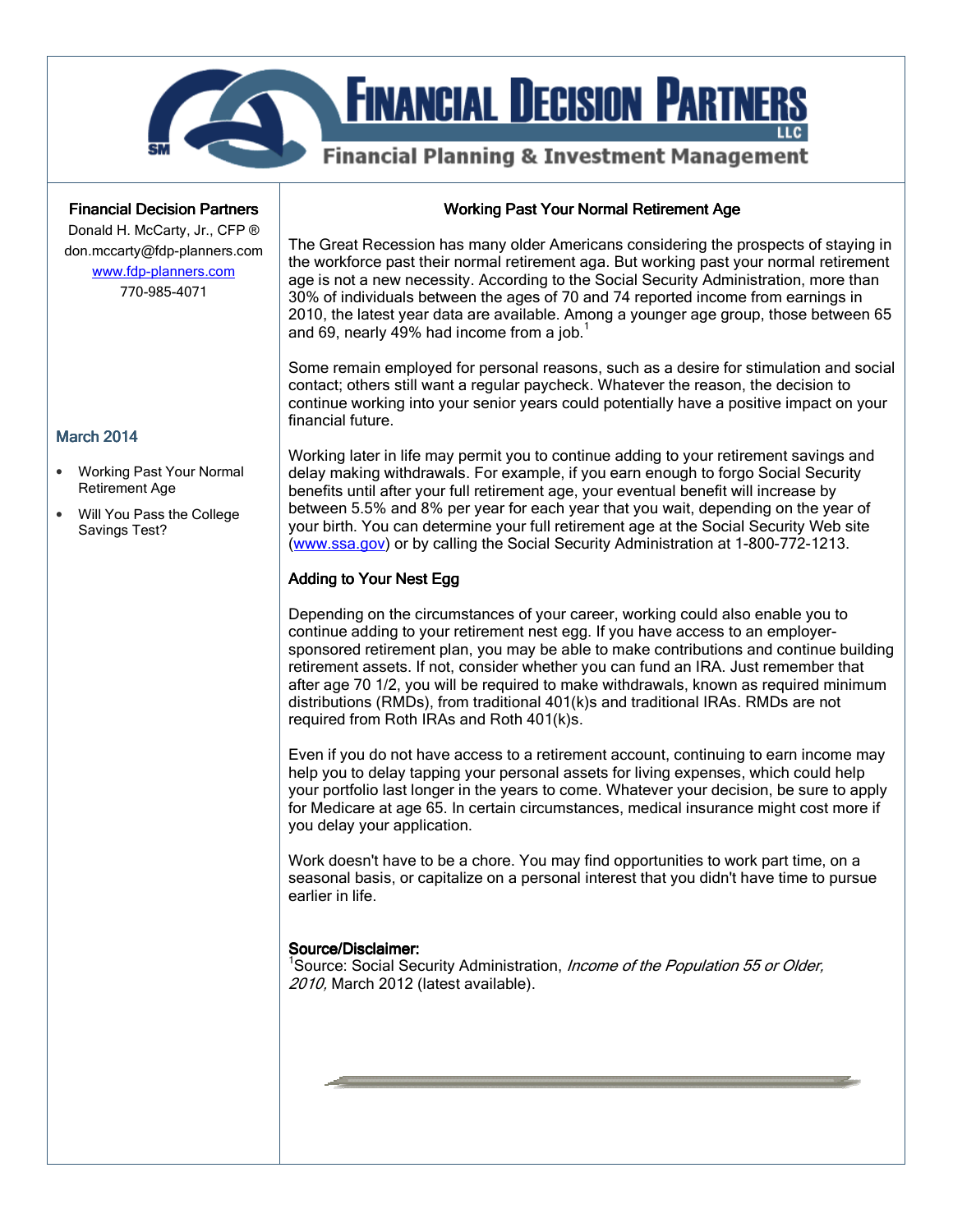#### **Financial Decision Partners**

Donald H. McCarty, Jr., CFP ® don.mccarty@fdp-planners.com www.fdp-planners.com 770-985-4071

# Providing Vision, Service, & Pathways Securing Your Future<sup>SM</sup>

### Will You Pass the College Savings Test?

Did you know that on average, a college graduate earns over 80% more than someone with just a high-school diploma?<sup>1</sup> That advantage, however, comes with a price tag. Currently, the annual cost of a four-year private college can top \$30,000 for tuition, fees, and room and board, according to a 2013 report by the College Board. That's a significant amount of money, but don't despair. A sound investment strategy can help put your children on the road to a valuable four-year college degree.

When investing for any large financial objective, it's best to start early and invest often. First, set your goal: Estimate how much you will need to accumulate for each child based on his or her age. Then, develop a plan and stick with it. Consider discussing the following guidelines with your financial advisor.

## Use an Age-Based Approach

If you have time on your side (12 to 18 years), consider investing the majority of your college assets in stocks and equity mutual funds, as these investments have historically provided the greatest long-term growth potential (of course, past performance can't guarantee future results). Make sure to consider the volatility involved with equity investing and your ability to ride out potential fluctuations.

As your time horizon nears, you'll probably want to add or increase a fixed-income element to help balance risk. Also, consider teaching the college-bound student about investing -- by encouraging that a portion of the money earned through part-time jobs be contributed to the college savings plan.

### **Investigate Tools for Saving**

When investing for college, consider investing in a 529 college savings plan. These state-sponsored plans allow individuals to invest in predetermined, professionally managed investment pools. All earnings and distributions are tax free if used for qualified higher education expenses.<sup>2</sup> Plus, residents of the sponsoring state may be eligible for a state tax deduction on contributions to the state's 529 plan.

Lifetime contribution limits to 529 plans often exceed \$200,000. In addition, you can contribute up to \$14,000 annually or make a lump-sum contribution of \$70,000 every five years -- up to the plan's lifetime contribution limit -- without triggering gift taxes. Another plus: there are no income restrictions on contributors to a 529 plan.

Work with your financial advisor to devise a strategy and choose from among different investments to pursue a long-term financial goal, such as a child's or grandchild's college education.

#### Source/Disclaimer:

<sup>1</sup>Source: U.S. Census Bureau, 2011. Based on lifetime earning figures.  $2N$ onqualified withdrawals are subject to a 10% federal penalty tax.